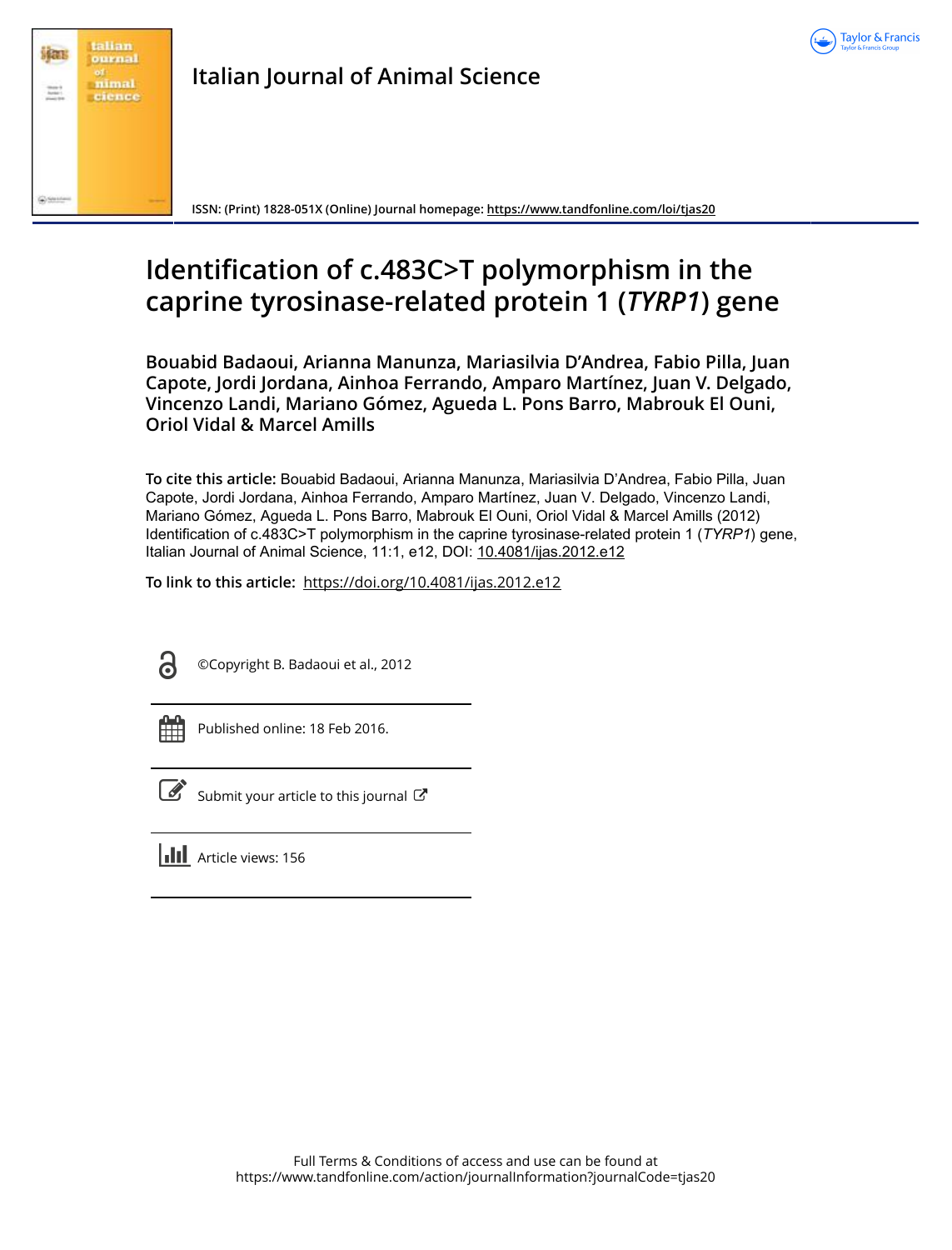

#### **PAPER**

### **Identification of c.483C>T polymorphism in the caprine tyrosinase-related protein 1 (TYRP1) gene**

**Bouabid Badaoui,1 Arianna Manunza,1 Mariasilvia D'Andrea,2 Fabio Pilla,2 Juan Capote,3 Jordi Jordana,4 Ainhoa Ferrando,4 Amparo Martínez,5** Juan V. Delgado,<sup>5</sup> Vincenzo Landi,<sup>5</sup> **Mariano Gómez,6 Agueda L. Pons Barro,7 Mabrouk El Ouni,<sup>8</sup> Oriol Vidal,<sup>9</sup> Marcel Amills**<sup>1,4</sup>

**1 Departament de Genètica Animal, Universitat Autònoma de Barcelona, Bellaterra, Spain**

**2 Dipartimento di Scienze Animali Vegetali e dell'Ambiente, Università del Molise,**

**Campobasso, Italy**

**3 Instituto Canario de Investigaciones Agrarias, Tenerife, Spain**

**4 Departament de Ciència Animal i dels Aliments, Universitat Autònoma de Barcelona, Bellaterra, Spain**

**5 Departamento de Genética, Universidad de Córdoba, Spain**

**6 Servicio de Ganadería, Diputación Foral de Bizkaia, Bilbao, Spain**

**7 Institut de Biologia Animal de Baleares, Sineu, Spain**

**8 Livestock and Wildlife Laboratory, Arid Land Institute, Médenine, Tunisia 9 Departament de Biologia, Universitat de Girona, Spain**

#### **Abstract**

Tyrosinase-related protein 1 (*TYRP1*) has been shown to play a fundamental role in pigmentation both in human and mouse. In this work, we aimed to characterize the variability of the caprine *TYRP1* gene and investigate its segregation in a wide array of goat breeds. By partially sequencing the coding region of the *TYRP1* gene in 18 individuals from eight different breeds, we were able to identify a synonymous nucleotide substitution at exon 3 (c.483C>T). An extensive survey of Iberian and Balearic (N=175), Italian (N=99), Swiss  $(N=54)$ , Asian  $(N=14)$ , Canarian  $(N=92)$  and North African (N=117) goats with different coat colours was carried out. We found that the C-allele has a different distribution in European



*vs* African breeds, being almost fixed in the latter. Moreover, the C-allele showed an increased frequency in white coated breeds (Girgentana, Grigia Molisana, Blanca de Rasquera and Saanen) when compared with those displaying a dark pigmentation (Cilentana Nera, Azpi Gorri and Murciano-Granadina). This could be due to genetic drift, migration and other factors associated with the demographic history of breeds under analysis or to a genetic hitchhiking event (c.483C>T frequencies would be shaped by a neighbouring causal mutation differentially selected in white and black goats). More refined studies will be needed to distinguish between these two alternative explanations.

#### **Introduction**

The molecular basis of coat colour inheritance in goats is very complex as demonstrated by recent studies targeting genes with known effects on pigmentation. Fontanesi *et al*. (2009) characterized the variability of the caprine melanocortin receptor 1 (*MC1R*) gene identifying one nonsense, three missense and one silent single nucleotide polymorphisms (SNP). Unfortunately, none of these mutations showed a clear association with coat colour when analysing their segregation in a pool of 317 goats belonging to six breeds with different pigmentation patterns (Fontanesi *et al*., 2009). Moreover, sequence analysis of the caprine agouti signaling protein (*ASIP*) gene has evidenced the existence of a duplicated copy, as previously demonstrated in sheep (Norris and Whan 2008), and three missense SNP. Whilst the *ASIP* copy number polymorphism might be associated with white colour in the Girgentana and Saaanen breeds, the three missense SNP did not shown any significant effect on pigmentation (Fontanesi *et al*., 2010).

Another molecule with known effects on the phenotypic variation of coat colour is tyrosinase-related protein 1 (*TYRP1*), a melanosomal enzyme deeply involved in eumelanin synthesis (Sarangarajan and Boissy 2001). Classical studies performed in mouse revealed that *TYRP1* loss-of-function alleles are associated with a brown coat (Bennett and Lamoreux 2003). In cattle, a non-conservative H434Y substitution at the bovine *TYRP1* enzyme has been related with the Dun coat of Dexter cows (Berryer *et al*., 2003), while in Soay sheep there is strong evidence that replacement of a highly conserved cysteine at position 290 by phenylalanine results in a lighter colour Corresponding author: Dr. Bouabid Badaoui, Departament de Genètica Animal, Centre de Recerca en Agrigenòmica (CRAG), Universitat Autònoma de Barcelona, Bellaterra 08193, Spain. Tel. +34.93.5812876 – Fax: +34.93.5812106. E-mail: bouabid.badaoui@tecnoparco.org

Key words: Goat, Tyrosinase-related protein 1, Coat colour.

Acknowledgments: This research was partially funded by a grant (RZ2007-00005-C02-01) from the Instituto Nacional de Investigación y Tecnología Agraria y Alimentaria (Spain).

Part of the work was supported by the project RZ2011-00015-C03-01.

MassARRAY iPLEX genotyping was performed at the Spanish National Genotyping Center (CEGEN).

Received for publication: 17 August 2011. Revision received: 13 November 2011: Accepted for publication: 16 November 2011.

This work is licensed under a Creative Commons Attribution NonCommercial 3.0 License (CC BY-NC 3.0).

*©Copyright B. Badaoui et al., 2012 Licensee PAGEPress, Italy Italian Journal of Animal Science 2012; 11:e12 doi:10.4081/ijas.2012.e12*

#### (Gratten *et al*., 2007).

Given its fundamental role in pigmentation, we have characterized the sequence variability of the coding region of the caprine *TYRP1* gene and investigated its segregation in a wide array of caprine breeds from the Iberian Peninsula and Balearic Islands, Italy, Canary Islands, Asia and North Africa.

#### **Materials and methods**

#### Nucleic acids isolation and complementary DNA synthesis

Genomic DNA extraction from hair follicles was performed with the DNeasy Blood and Tissue kit (Qiagen Iberia SL, Barcelona, Spain), while protocols reported by Zidi *et al*., (2008) were employed to purify DNA from blood samples. A Nanodrop spectrophotometer ND-1000 (SG Servicios Hospitalarios, Barcelona, Spain) was used to measure the concentration of genomic DNA preparations. We also isolated total RNA, with the RiboPure kit (Applied Biosystems, Sant Andreu de Llavaneres, Spain), from skin samples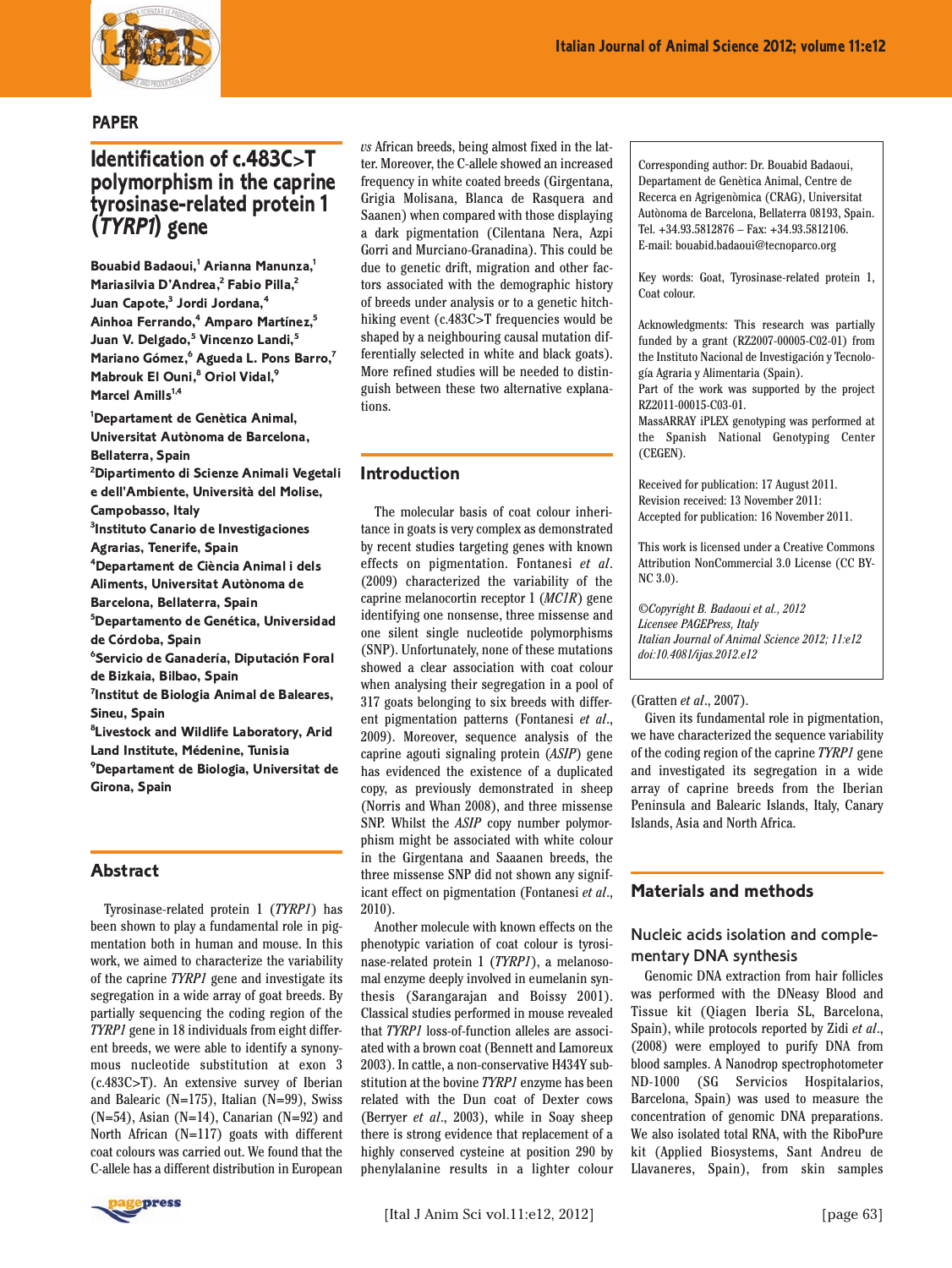

obtained from Palmera, Majorera and Tinerfeña goats at the slaughterhouse. Total RNA concentration was estimated with an Agilent 2100 Bioanalyzer equipment (Agilent Technologies, Barcelona, Spain) and reverse transcribed to complementary DNA with the Thermoscript RT-PCR System kit (Invitrogen, Barcelona, Spain). Both genomic DNA and cDNA were used as templates in sequencing experiments.

#### Sequencing of the goat TYRP1 coding region

The goat *TYRP1* coding region was partially sequenced in 18 goats belonging to the Malagueña (N=2), Saanen (N=2), Palmera (N=3), Majorera (N=3), Tinerfeña (N=2), Garganica (N=2), Cilentana Nera (N=2) and Girgentana (N=2) caprine breeds. The coverage of the *TYRP1* coding region was 96% for the Canarian breeds and around 40% for the remaining ones. For all PCRs, the thermal profile consisted of 35 cycles of 94°C for 45 sec, Tann (Table 1) for 45 sec, and 72°C for 1 min. Amplification reactions had the following composition: 1.5 mM MgCl<sub>2</sub>, 200 µM of each dNTP, 0.2 µM of each primer, 50-80 ng of genomic DNA (PCR\_1, 2 and 3) or 1.5 µL cDNA (PCR\_4, 5, 6 and 7), and 0.5 U of Taq DNA polymerase (Ecogen, Barcelona, Spain) in a final 20 µL volume.

Sequencing reactions were carried out with the BigDye Terminator v1.3 Cycle Sequencing Kit (Applied Biosystems, Sant Andreu de Llavaneres, Spain) and primers listed in Table 1. Genotyping was performed in a Sequenom MassARRAY iPLEX platform at the Spanish National Genotyping Centre (CeGen, Santiago de Compostela, Spain). A total of 551 individuals were genotyped. These goats belonged to the following geographical areas:

Italy (N=99): Cilentana Nera (N=26), Garganica (N=41), Grigia Molisana (N=13) and Girgentana (N=19)

Iberian Peninsula and Balearic Islands (N=175): Malagueña (N=43), Murciano-Granadina (N=81), Azpi-Gorri (N=13), Eivissenca (N=12) and Blanca de Rasquera  $(N=26)$ .

Canary Islands (N=92): Tinerfeña (N=38), Palmera (N=38) and Majorera (N=16).

North Africa (N=117): Moroccan (N=32) and Tunisian (N=85).

Switzerland (N=54): Saanen (N=54).

Asia (N=14): Cashmere (N=14).

*TYRP1* frequencies were compared taking into consideration the geographical distribution of each breed (population analysis). A second comparison was made between white (Girgentana, Grigia Molisana, Blanca de

Rasquera and Saanen) and black breeds (Cilentana Nera, Azpi Gorri and Murciano-Granadina). Instead of taking pictures from each one of the 551 goats under analysis and defining colour on an individual basis, we considered that each breed is represented by a single coat colour that corresponds to the one defined in the racial standard or, in the lack of

**Table 1. Annealing temperatures (Tann), amplified fragment sizes and sequences of primers used in the characterization of the goat** *TYRP1* **gene.**

| <b>PCR</b>       | Sequence $(5^{\degree}\text{-}3^{\degree})^{\circ}$<br>Primer |                                                               | Tann $(^{\circ}C)$ |  |
|------------------|---------------------------------------------------------------|---------------------------------------------------------------|--------------------|--|
| PCR <sub>1</sub> | TYRP-FW-5'UTR G<br>TYRP-REV-5'UTR G                           | CGAAAGGGAGTTGGAGTATCCA<br><b>CCACCCACTCCCCGTAGAG</b>          | 60                 |  |
| PCR <sub>2</sub> | TYRP1 FW G<br>TYRP1 REV G                                     | <b>TGCTAGAAATCTGCCCCCAA</b><br>GAGAACCCTCTGGTCACAGGC          | 59                 |  |
| PCR <sub>3</sub> | TYRP int2-FW<br>TYRP int2 REV                                 | <b>CTGCCTGTGACCAGAGGGTT</b><br>AATGCTGGTCCCTCGTGAGA           | 61                 |  |
| PCR4             | TYRP1-cDNA FW1<br>TYRP1-cDNA RV1                              | <b>GAAATCTCCTACACTCCTCTCTC</b><br><b>GAAGGTTTCTCCTGACTGTG</b> | 60                 |  |
| PCR <sub>5</sub> | TYRP1-cDNA FW2<br>TYRP1-cDNA RV2                              | CACGCTTCTTCAACAGGACA<br>CATCAAGTCATCGGTGCAAA                  | 60                 |  |
| PCR <sub>6</sub> | TYRP1-cDNA FW3<br>TYRP1-cDNA RV3                              | <b>GAGGGACCAGCATTTCTCAC</b><br>ATCAGCATTGTATCGCCTCA           | 60                 |  |
| PCR <sub>7</sub> | TYRP1-cDNA FW4<br>TYRP1-cDNA RV4                              | AGGTTACAGTGATCCCACAG<br>CAACCTATTATTTTCTAAGCATGTGGTTT         | 62                 |  |

°Primers were designed using the following templates: bovine *TYRP1* genomic sequence (Ensembl entry: ENSBTAG00000020985) for PCR1, PCR2 and PCR3; bovine TYRP1 cDNA sequence NM\_174480.3 for PCR7. Primers for PCR 4, 5 and 6 were taken from Gratten *et al.* (2007).

PTLLSLDYMFLVLLFFQQAWAQFPRECATIEALRNGVCCPDLSPLSGPGSDRCGFSGRG

| 122<br>RCEVVIADSRPHSHHYPHDGRDDREAWPTRFFNRTCHCNGNFSGHNCGTCRPGWGGAAC                                                                                                                                                   |
|----------------------------------------------------------------------------------------------------------------------------------------------------------------------------------------------------------------------|
| 181<br>DORVLTVRRNLLDLSTEEKNRFVOALDMAKHTTHPOFVIATRRSEEILGPDGNTPOFEN                                                                                                                                                   |
| 240<br>ISIYNYFVWTHYYSVKKTFLGAGQESFGEVDFSHEGPAFLTWHRYHLLQLERDMQEMLQ                                                                                                                                                   |
| 299<br>DPSFSLPYWNFATGKNTCDICTDDLMGSRSNFDSTLISPNSVFSOWRVVCESLEDYDTL                                                                                                                                                   |
| 358<br>GTLCNSTEGGPIKRNPAGNVARPMVORLPEPODIAOCLEVGSFDTPPFYSNSTNSFRNT                                                                                                                                                   |
| 417<br>VEGYSDPTGRYDPAVRSLHNLAHLFLNGTGGQTHLSPNDPIFVLLBTFTDAVFDEWLRR                                                                                                                                                   |
| 476<br>YNADISTFPLENAPIGHNROYNMVPFWPPITNIEMFVTAPDNLGYTYEVOWPGRSFSIP                                                                                                                                                   |
| 527<br>EIVTIAVVAALLLVAVIFAGASCLIRARSNMDEANOPLLTDOYOHYIEENE                                                                                                                                                           |
| EGF-like domain signature 1 (green)<br>Laminin-type EGF-like (LE) domain signature (underlined)<br>Tyrosinase CuA-binding region signature (vellow)<br>Tyrosinase and hemocyanins CuB-binding region signature (red) |

**Figure 1. Functional domains of the goat** *TYRP1* **protein (GenBank accession number: HQ391904).**

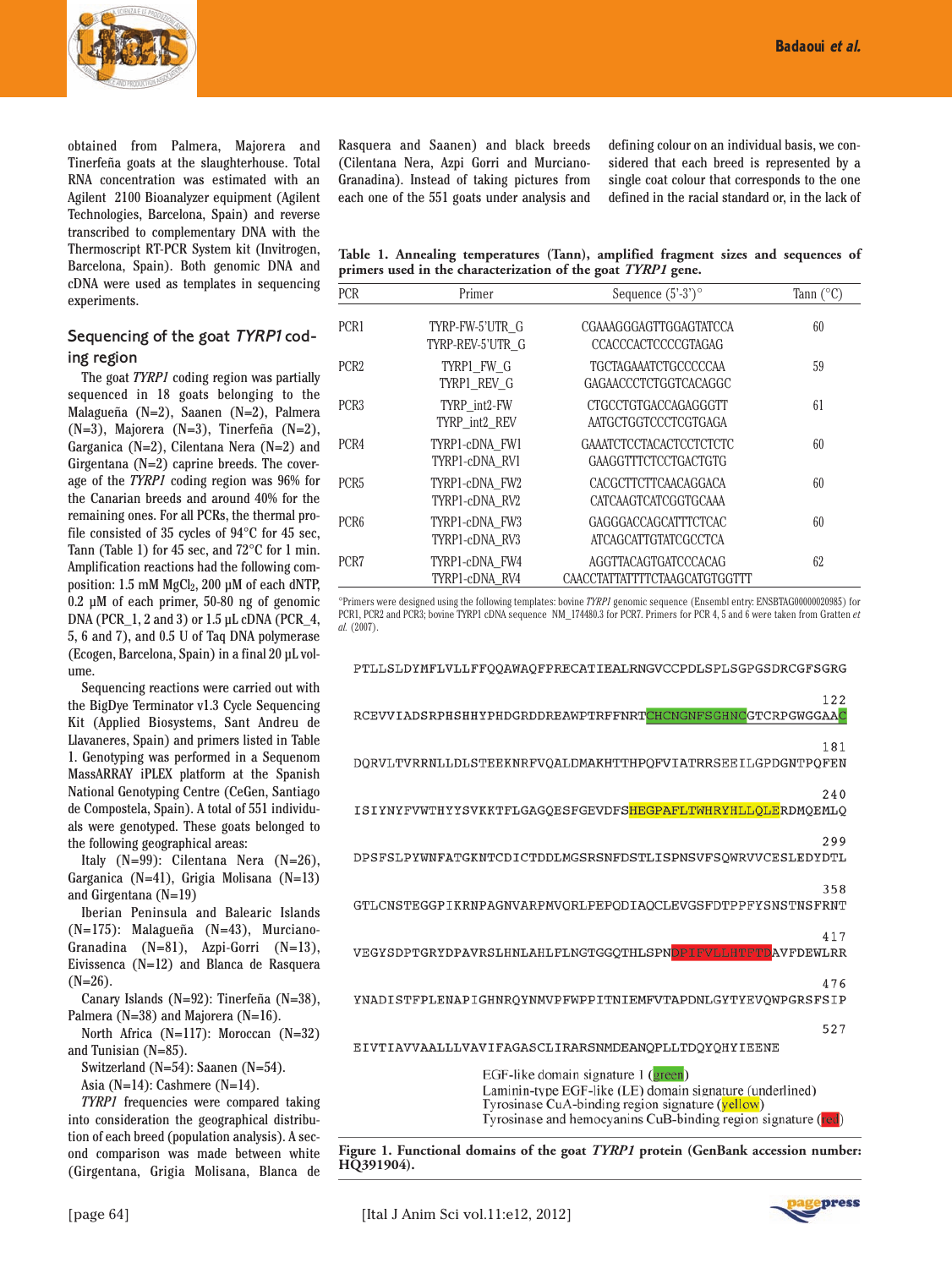

it, to the one that is more typically observed. Although this procedure simplifies the obtaining of phenotypes, it also diminishes the power of the statistical analysis because we did not take into account that a certain level of coat colour heterogeneity exists in each breed.

#### **Results and discussion**

In the current work we have characterized the near-complete sequence of the goat *TYRP1* coding region (GenBank accession number: HQ391904). Analysis with the Prosite software (http://expasy.org/prosite, Figure 1) showed that the goat *TYRP1* protein sequence has a conserved epidermal growth factor (EGF)-like domain represented by two hits (amino acid positions are numbered according to the *TYRP1* coding sequence, with position 1 indicating the first nucleotide of the translation initiation codon): *EGF-like domain signatur*e 1 [99-110] and *laminin-type EGF-like* (LE) *domain signature* [99-122]. Furthermore, two histidine rich copper-binding sites, *i.e. tyrosinase CuA-binding region signature* [215-232] and *tyrosinase and hemocyanins CuB-binding region signature* [397-408], were found to be evolutionary conserved. According to Jackson *et al*. (1992), the EGF-like domain might allow the interaction of *TYRP1* with other melanosomal proteins to form a multienzymatic complex, while the copper-binding domains might have an important catalytic role (Furumura *et al*., 1998)

Partial sequencing of the *TYRP1* coding region in 18 individuals from diverse breeds allowed us to identify a synonymous c.483C>T SNP mapping to exon 3 (Figure 2). It is necessary to stress that our sequencing approach targeted a limited number of exons, so additional variability might be found by analysing other *TYRP1* regions, such as introns and 3'UTR, as well as by sampling other goat populations. We investigated the segregation of the c.483C>T polymorphism in 551 goats belonging to 16 breeds by using a Sequenom MassARRAY iPLEX platform (Figure 3, Table 2). This analysis evidenced that the C-allele is almost fixed in Moroccan and Tunisian goats, and fixed in Canarian (Palmera, Tinerfeña and Majorera) breeds. This strong similarity in allelic frequencies between African and



**Figure 2. Partial view of sequencing electropherograms corresponding to individuals displaying CC, TT and CT c.483 C>T** *TYRP1* **genotypes (the polymorphic site is indicated with an arrow).**

**Table 2. Genotypic frequencies of the TYRP1 c.483C>T polymorphism in goat breeds from five geographical areas and diverse coat colours.**

| <b>Breed</b>        | Coat colour                                                       | Location <sup>o</sup> | N   | CC   | <sub>CT</sub> | TT   |
|---------------------|-------------------------------------------------------------------|-----------------------|-----|------|---------------|------|
|                     |                                                                   |                       |     |      |               |      |
| Cilentana Nera      | <b>Black</b>                                                      | IT                    | 26  | 0.38 | 0.54          | 0.08 |
| Garganica           | Black, sometimes with reddish areas                               | IT                    | 41  | 0.17 | 0.49          | 0.34 |
| Girgentana          | White, with brownish or brown areas in the front and cheeks       | IT                    | 19  | 0.95 | 0.05          | 0.00 |
| Grigia Molisana     | White, sometimes gray or brown                                    | IT                    | 13  | 0.69 | 0.23          | 0.08 |
| Overall (IT)        |                                                                   | IT                    | 99  | 0.44 | 0.38          | 0.18 |
| Azpi-Gorri          | Black, reddish tone in the belly and knees                        | $IP + BI$             | 13  | 0.38 | 0.38          | 0.24 |
| Blanca de Rasquera  | White, often with black spots, sometimes with reddish/cream spots | $IP + BI$             | 26  | 0.46 | 0.50          | 0.04 |
| Eivissenca          | Polychromous                                                      | $IP + BI$             | 12  | 0.42 | 0.42          | 0.16 |
| Malagueña           | Cream to dark red                                                 | $IP + BI$             | 43  | 0.44 | 0.51          | 0.05 |
| Murciano-Granadina  | Black or dark brown                                               | $IP + BI$             | 81  | 0.20 | 0.60          | 0.20 |
| Overall $(IP + BI)$ |                                                                   | $IP + BI$             | 175 | 0.32 | 0.54          | 0.14 |
| Majorera            | Polychromous                                                      | CAN                   | 16  | 1.00 | 0.00          | 0.00 |
| Palmera             | Red                                                               | <b>CAN</b>            | 38  | 1.00 | 0.00          | 0.00 |
| Tinerfeña           | Black or dark brown                                               | <b>CAN</b>            | 38  | 1.00 | 0.00          | 0.00 |
| Overall (CAN)       |                                                                   | CAN                   | 92  | 1.00 | 0.00          | 0.00 |
| Moroccan            | Polychromous                                                      | <b>NA</b>             | 32  | 0.94 | 0.06          | 0.00 |
| Tunisian            | Polychromous                                                      | <b>NA</b>             | 85  | 0.93 | 0.07          | 0.00 |
| Overall (NA)        |                                                                   | <b>NA</b>             | 117 | 0.93 | 0.07          | 0.00 |
| Saanen              | White                                                             | <b>SW</b>             | 54  | 0.72 | 0.24          | 0.04 |
| Cashmere            | Polychromous                                                      | AS                    | 14  | 1.00 | 0.00          | 0.00 |

°IT, Italy; IP + BI, Iberian Peninsula and Balearic Islands; CAN, Canary Islands; NA, North Africa; SW, Switzerland, AS, Asia.

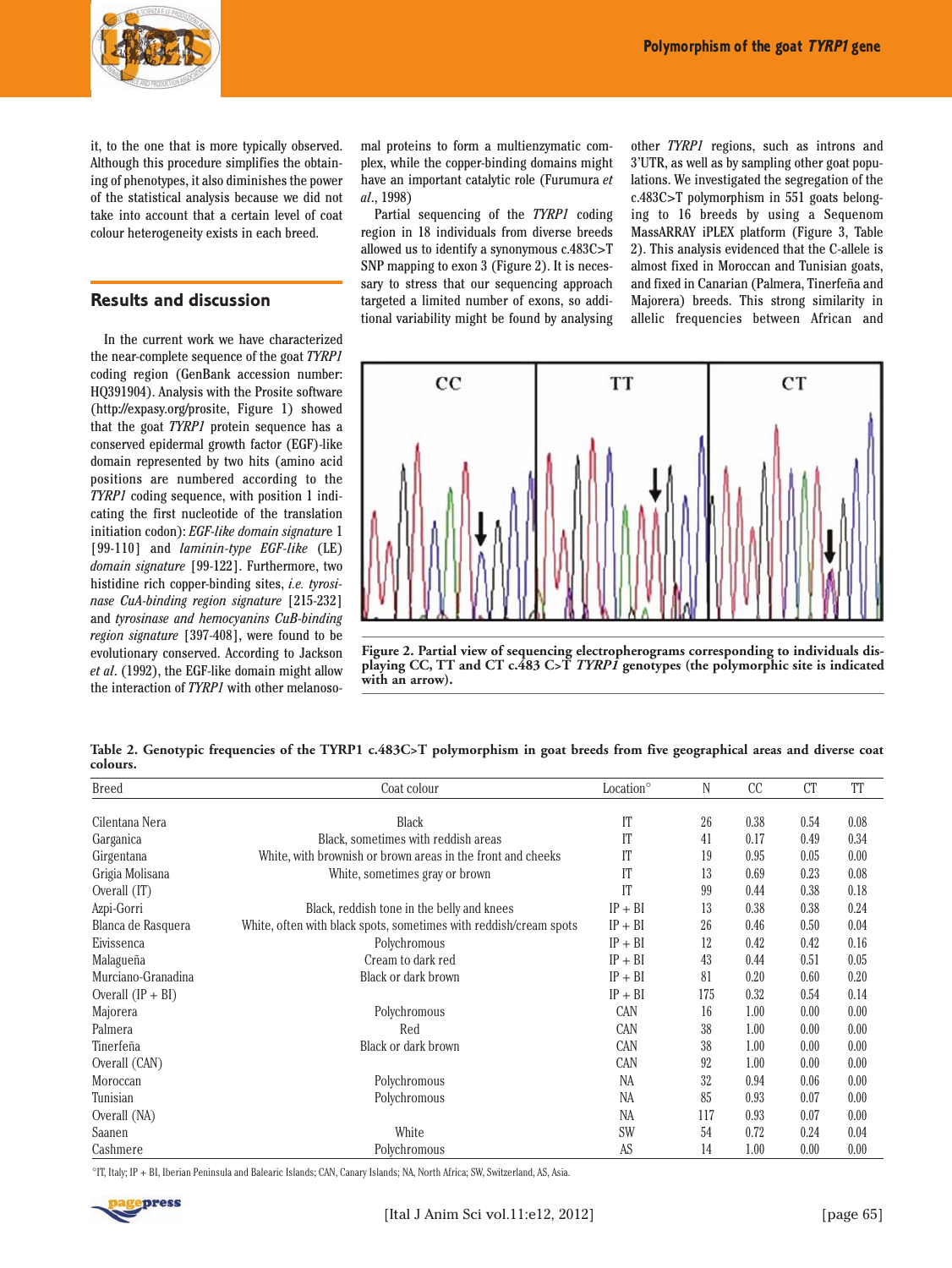

place, the goat groups we have analysed are composed by different breeds i.e. there is a substantial population substructure, a feature that might favour the emergence of spurious associations. Moreover, several of the analysed breeds do not display homogeneous coat colours limiting the power of our analysis. Finally, epistatic interactions between pigmentation genes occur very often, implying that the specific genetic background of each breed can differentially affect the penetrance of the *TYRP1* genotype. By these reasons, trying to infer associations between pigmentation genes and coat colour based on comparing allelic frequencies between breeds is not expected to be a very fruitful approach. A more informative strategy would be to examine the co-segregation of the C- and T-alleles and pigmentation in within-breed crosses between individuals with divergent phenotypes for this trait. Once associations were confirmed, it would be necessary to sequence the 16.8 kb transcription unit of *TYRP1* in related individuals with different coats to identify the causal mutation.

#### **Conclusions**

We have identified a synonymous c.483C>T SNP in the goat *TYRP1* gene. Although this substitution is not expected to produce a functional change, we have observed an increased frequency of the C-allele in white *vs* black goats. Additional studies should be performed at the within breed level to evaluate the relative impact of demographic *vs* selection factors on the variability of the goat *TYRP1 locus*.

#### **References**

- Bennett, D.C., Lamoreux, M.L., 2003. The color loci of mice - a genetic century. Pigment Cell Res. 16:333-344.
- Berryer, E.T.G., Schmutz, S.M., Schimpf, R.J., Cowan, C.M., Potter, J., 2003. TYRP1 is associated with Dun coat color in Dexter cattle or how now brown cow? Anim. Genet. 34:169-175.
- Farrujia de la Rosa, A.J., 2004. Ab Initio (1342- 1969). Análisis historiográfico y arqueológico del primitivo poblamiento de Canarias. Degree Diss., Universidad de La Laguna, Spain.
- Fontanesi, L., Beretti, F., Riggio, V., Dall'Olio, S., González, E.G., Finocchiaro, R., Davoli, R., Russo, V., Portolano, B., 2009. Missense

**Figure 3. Cluster plot of caprine** *TYRP1* **genotypes inferred with the Sequenom MassARRAY iPLEX technology.**

Canarian goats is expectable given the close relationship between both geographical areas. Remarkable coincidences have been found between the different dialects spoken by the indigenous populations of the Canary Islands and the Amazigh language (Farrujia 2004). Moreover, analysis of mitochondrial and Ychromosome markers have revealed the presence of Berber haplotypes in the gene pool of Canary islanders at higher frequencies than in that of Iberian colonizers, a feature that suggests that these haplotypes entered the Canary islands as a consequence of a migratory movement originated at North Africa (Maca-Meyer *et al*., 2004; Fregel *et al*., 2009). In summary, our result is consistent with the hypothesis of a North African ancestry for Canarian goats but this interpretation still needs to be proved by surveying a representative number of genetic markers.

We also observed that the C-allele has an increased frequency in white (Girgentana, Grigia Molisana, Blanca de Rasquera and Saanen) *vs* black (Cilentana Nera, Azpi Gorri and Murciano-Granadina, Tinerfeña was excluded because the C-allele is fixed) breeds. In this way, the frequency of the C-allele was around 0.57 and 0.86 in black and white goats, respectively (Table 2). This result can be explained in two ways. First, demographic and evolutionary forces might have differentially shaped *TYRP1* allele frequencies in these two groups of goats. In this case, we would assume that the *TYRP1* polymorphism is neutral and that differences (0.57 *vs* 0.86) observed in the frequencies of the C-allele are fortuitous. Alternatively, the increased frequency of the Callele in the white goat group might have been caused by genetic hitchhiking i.e. the synonymous polymorphism we have analysed is linked to an unknown causal mutation affecting melanogenesis. There are several factors that make difficult to discriminate between these two alternative hypotheses. In the first